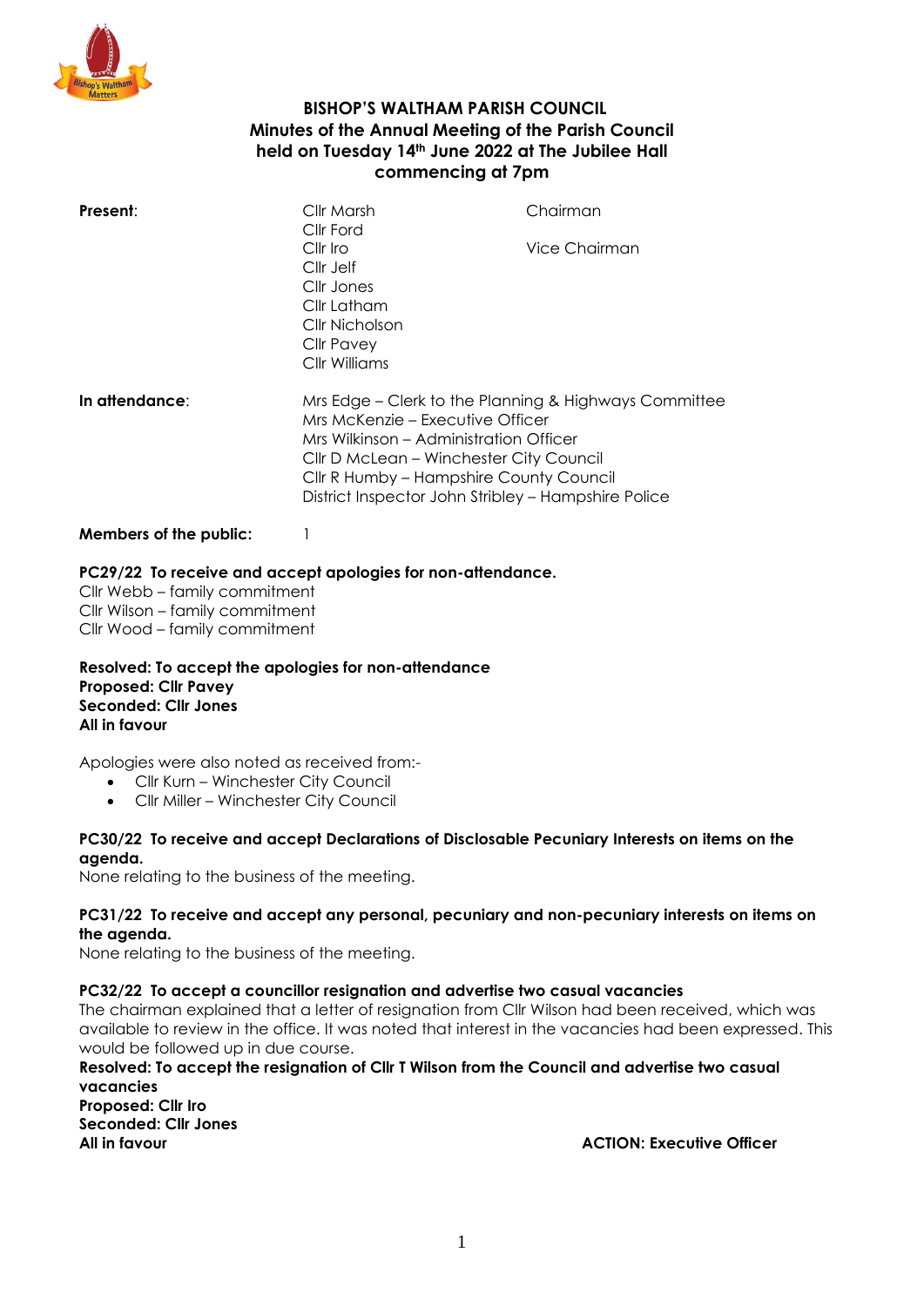

## **PC33/22 Public Session**

District Inspector John Stribley was welcomed to the meeting by the Chairman and thanked by all for attending.

Points covered:-

- Inspector Stribley's working area, background and current role
- The team working out of Meon Valley Police Station, based in Bishop's Waltham
- Team is available is active on site Neighbourhood Team, Country Watch Team and Licencing Team
- No plans to reopen face to face desk at the police station as e-communications as effective
- How the police show visibility and provide contact Beat Surgery and social media
- How police contact can be fostered attend quarterly meetings, be available by phone and email
- Ensure links between CSO and PCSO are fostered to support our town
- The town is considered a low crime area but any instances of concern should be reported and local teams are deployed for action (perception of slow response not felt to be warranted)
- PACT is no longer running (Partnerships and Communities Together)
- Southern Parishes group highlighted as a good point of contact for police to be aware of.
- PCSO and CSO to be invited to attend BWPC surgeries
- WCC working with Police regarding speeding, bike noise and parking on junctions
- Links with schools PCSOs do visit schools and are engaged.
- Speeding Device reports limited police response, resources not available (vans), but request to send report to Inspector Stribley to consider further

The Chairman gave thanks to Inspector Stribley, which the councillors echoed, for attending, providing information and fostering valued community links. He replied thanking the Council for their time and looked forward to being of further assistance when needed.

# **ACTION: Invite PCSO and CSO to BWPC surgeries ACTION: Executive Officer ACTION: Send Speed Indictor Device report to Inspector Stribley ACTION: Clerk to P&H Committee**

## **PC34/22 To receive the report from the County Council and District Council Representatives.**

Cllr Humby was welcomed by the Chairman. He then spoke to the Council members.

- Change of role was an honour and a challenge.
- A vibrant economy benefitted the range of services needed in the county so a commercial approach was focal.
- Spend on schools and social care was highlighted.
- Safety and fairness for as many as possible was a target for the places we live, work and play in.

The Council congratulated him on this new post and wished him well.

Cllr McLean provided updates on city and district council work.

- Grass cutting catching up with demand after experiencing contractor issues.
- Areas left for wildflowers commended.
- Flytipping issues fewer but still occurring on occasion.
- Monitoring land parcels for sale and keeping in contact about these.
- Thanks given for a 'remarkable' Jubilee high street party.
- North Pond Conservation Group pleased to be able to help with Beacon event.
- Drains assessment due and contractor to be appointed with regard to Claylands Road area.
- New Winchester Mayor available to attend local events.
- Note that no southern parishes councillors in Winchester City Council Cabinet at this point in time.

The Council gave thanks to the Winchester City Council co-ordinator for assisting with grass cutting and the public toilets facility. It was noted that the paving outside the Social Club was a continuing concern but that the area was their responsibility, despite many offers of help.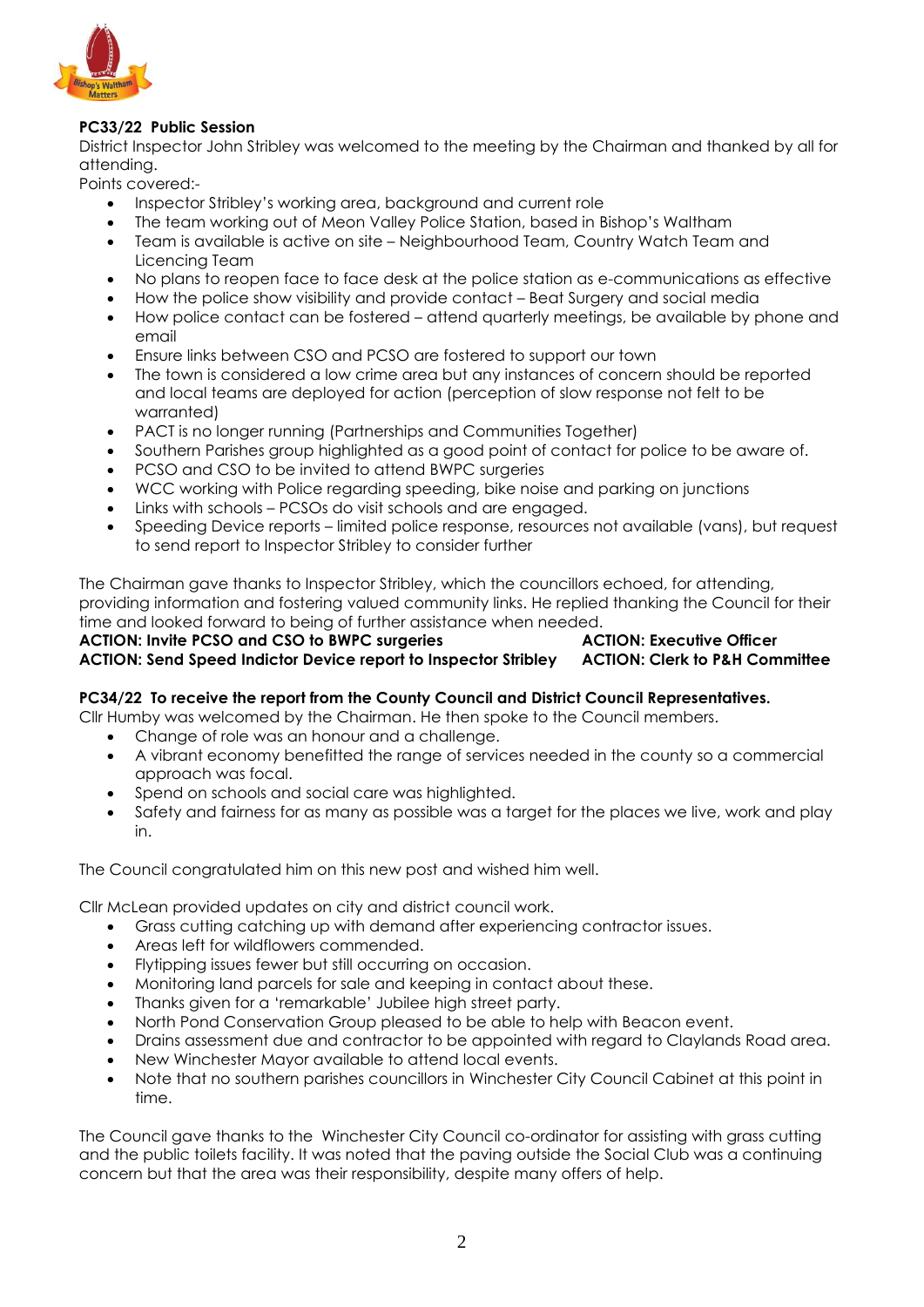

Cllr Humby and Cllr McLean then left the meeting.

**PC35/22 Approval of the minutes of the meeting 10th May 2022 Resolved: to approve the minutes of the meeting 10th May 2022, with amendment as tabled Proposed: Cllr Marsh Seconded: Cllr Williams All in favour**

**PC36/22 To receive the Minutes of the Committees of the Parish Council Resolved: to receive the minutes of the committees of the parish council Proposed: Cllr Jones Seconded: Cllr Latham All in favour**

**PC37/22 Actions arising from the minutes of the meeting of 10th May 2022** Noted.

**PC38/22 To receive current financial statement and balance sheet Resolved: to receive current financial statement and balance sheet Proposed: Cllr Marsh Seconded: Cllr Jones All in favour**

**PC39/22 Annual Governance and Accountability Return for financial year ending 31 March 2022 Noted.**

**i) Final Internal Audit for 2021/22 - Report Resolved: To note the Final Internal Auditor Report Proposed: Cllr Jones Seconded: Cllr Marsh All in favour**

**ii) Section 1 – Annual Governance Statement 2021/22 Resolved: to approve Section 1 – Annual Governance Statement 2021/22 Proposed: Cllr Pavey Seconded: Cllr Jelf All in favour**

The Chairman and Executive Officer signed the document.

**iii) Section 2 – Accounting Statement 2021/22 Resolved: to approve Section 1 – Accounting Statements 2021/22 Proposed: Cllr Jones Seconded: Cllr Iro All in favour**

The Chairman signed the document.

The Council acknowledged the hard work of the RFO in working with the Internal Auditor and ensuring the completion of the Annual Governance and Accountability Return. The Council gave thanks to him for his endeavours in this respect.

#### **PC40/22 Report from the CSO**

Noted.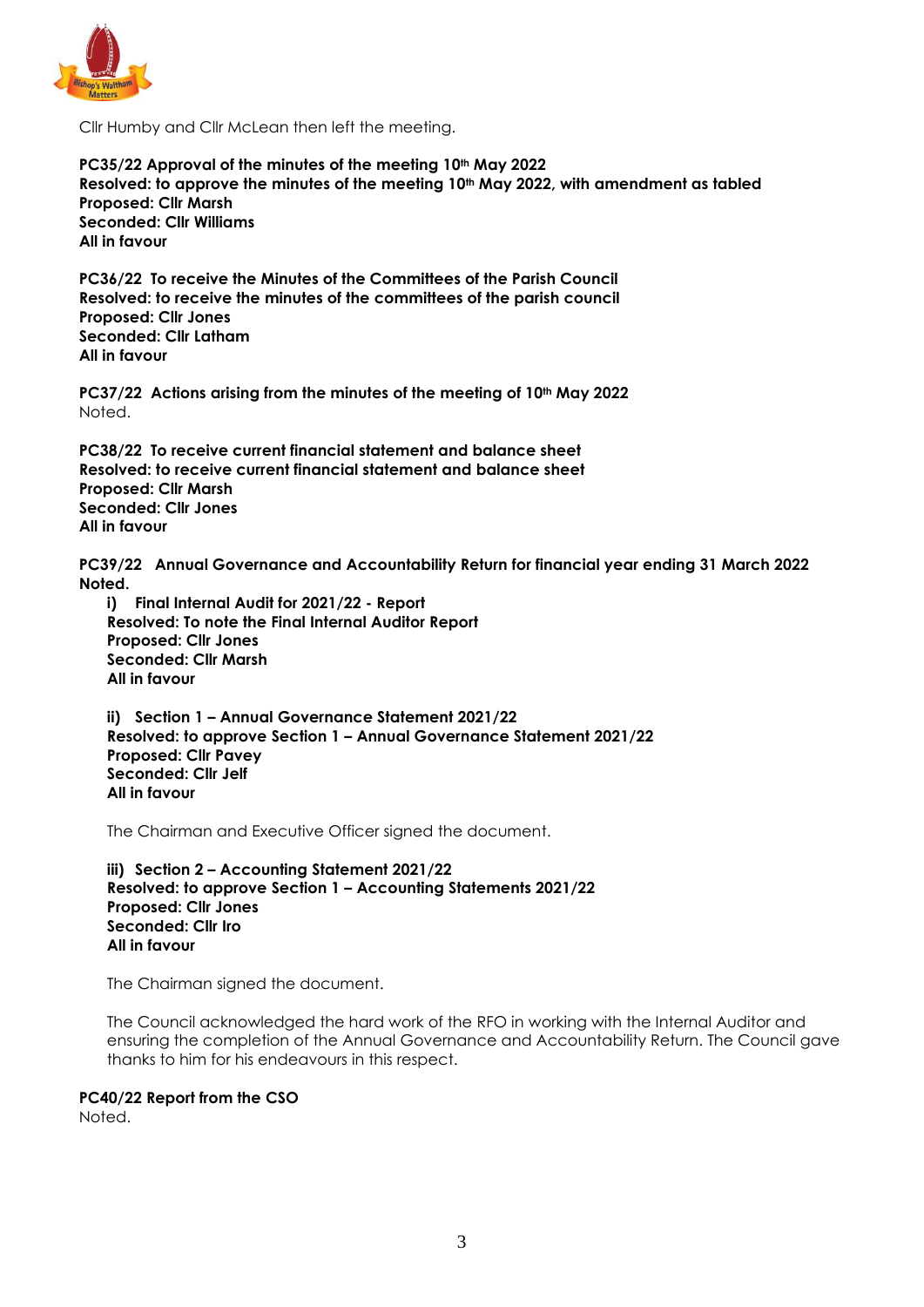

## **PC41/22 Cold Calling – Proposal for new system – Paper by the CSO**

The paper was received with interest and the concern was duly noted. An update was provided to confirm that Hampshire County Council had restarted stickers for doorways this month so the matter had been addressed. However, a local level response was considered as useful.

#### **Resolved: To seek feedback from Swanmore PC CSO on current scheme, liaise with HCC about county and local stickers, and feedback to Council next month on this project. Proposed: Cllr Marsh Seconded: Cllr Williams All in favour ACTION: CSO/ Executive Officer**

#### **PC42/22 Planning Applications: To ratify the recommendations made by the Planning & Highways Committee**

It was noted that the yew trees by the Church Hall had Tree Preservation Orders on them and no reason had been given for the request to fell the trees.

**Resolved: To ratify the planning application recommendations made by the Planning & Highways Committee Proposed: Cllr Nicholson Seconded: Cllr Ford All in favour.**

#### **PC43/22 Planning Application – Beechcroft Homes**

The Clerk to the Committee explained the changes to the application:- Moved buildings further away from the palace ruins as requested by Historic England Some elevations had been adjusted, but minor, not major changes

Objections to the application based on provision of a doctor's surgery was noted as not a material planning reason.

The Planning and Highways Committee were due to meet representatives of the Doctors' Surgery in June to discuss the current situation and medical provision in town.

The request to ensure a pedestrian crossing from the site was confirmed as still very relevant.

**Resolved: To ratify the planning application recommendation made by the Planning & Highways Committee regarding the Planning Application made by Beechcroft Homes Proposed: Cllr Marsh Seconded: Cllr Williams All in favour**

Mrs Edge left the meeting at this point.

**PC44/22 Quality Status Update – Paper from the Executive Officer**

The paper was presented with recommendations from the Finance, Policy and Resources Committee. **Resolved:** 

**i) To note that the Council are not eligible for the Local Council Quality Award this year ii) To consider applying for an award following the elections in May 2023 Proposed: Cllr Iro Seconded: Cllr Jones All in favour**

**PC45/22 Councillors' Surgeries.**

**i) To report on surgery held 28.5.22** Noted.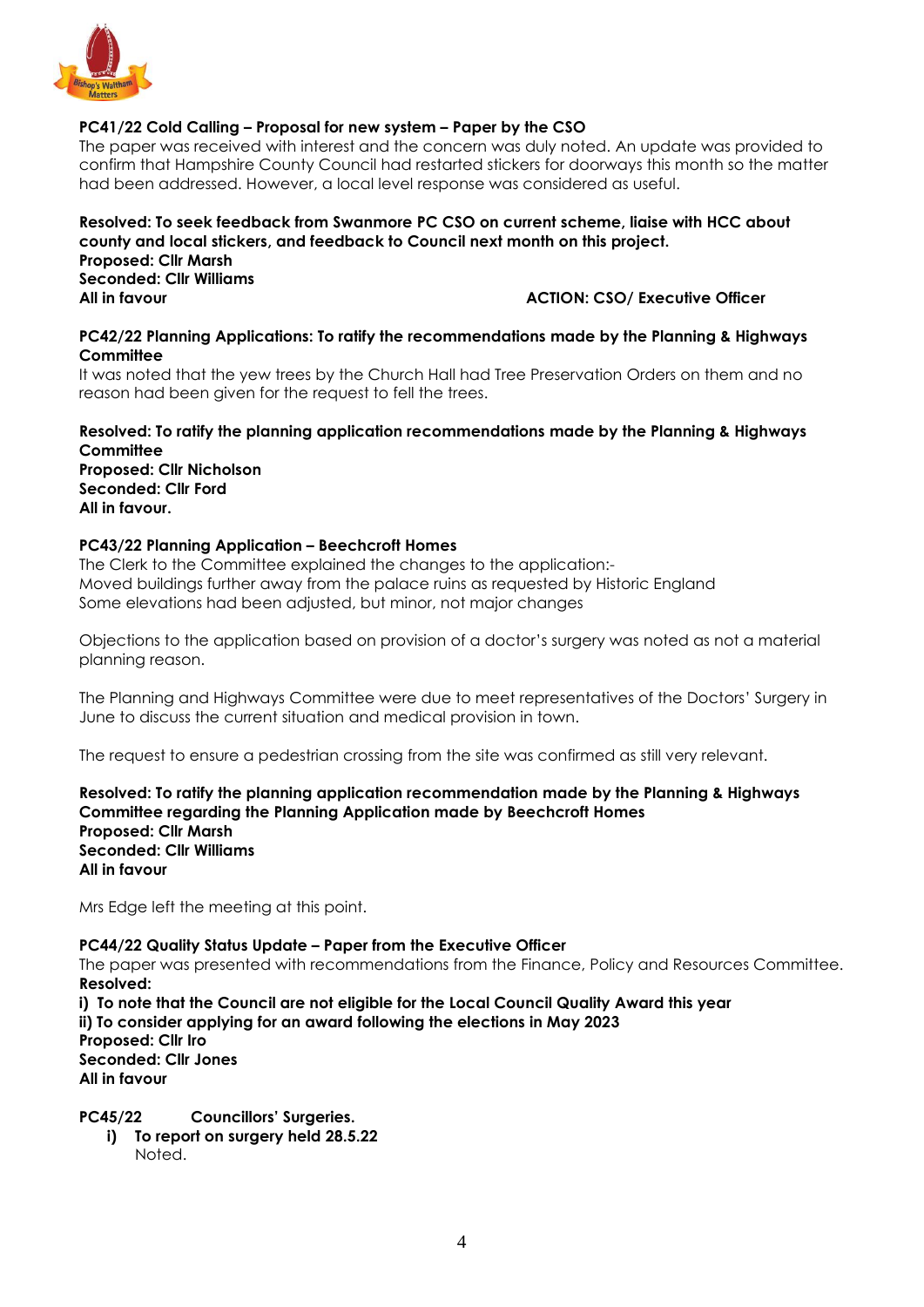

## **ii) To confirm the Councillors attending on 24.6.22**

No councillors were available on Friday 24<sup>th</sup> June and consequently it was agreed to move the surgery date for this month to the Saturday (25<sup>th</sup> June). Cllr Iro, Cllr Jelf and Cllr Williams to attend. The PCSO would also be invited to attend and support.

Councillors volunteering for the July date (30.7.22) were noted as Cllr Ford, Cllr Jones and Cllr Pavey.

#### **Resolved:**

- **i) To note the report of 28.5.22**
- **ii) To confirm councillors for surgery of 24.6.22 as Cllr Iro, Cllr Jelf and Cllr Williams**

# **Proposed: Cllr Marsh**

**Seconded: Cllr Jones All in favour**

#### **ACTION: Update surgery calendar and inform residents/PSCO ACTION: Senior Admin Asst**

# **PC46/22 Minutes from the Southern Parishes Group meeting 19.4.22**

Noted.

It was highlighted that this group is pivotal to sharing local ideas. It should be mentioned at a meeting to discuss the idea of 'self-build housing' and also our 'facilities review'.

## **ACTION: To share ideas of 'self-build housing' and our 'facilities review' at Southern Parishes meeting ACTION: Executive Officer/ Cllr Nicholson**

## **PC47/22 Chairman's report**

Noted.

#### **PC48/22 Requests for future agenda items**

Recording at meetings CSO cold calling system update

**PC49/22 Date of next meeting - Tuesday 12th July 2022**

Noted.

#### **PC50/22 Motion for confidential business:**

**The following motion will be moved on the completion of the above business:**

**That in view of the confidential nature of the business about to be transacted, it is advisable in the public interest that the public and press be temporarily excluded, and they are instructed to withdraw in accordance with the provisions of the Public Bodies (Admissions to Meetings) Act 1960.**

#### **PC51/22 Staffing Matters**

The recommendations from the Finance, Policy and Resources Committee were considered. **Resolved:** 

#### **Projects Administrator Role**

- **i) To agree to advertise a Projects Administrator role as an initially fixed term two-year contract, part time role, working 10-15 hours per week (hours to be agreed by the Executive Officer and Administration Officer), salary to be set within current administration scale**
- **ii) To agree to a job description being drawn up by the Executive Officer and advertised**
- **iii) To agree an interview panel to be appointed from members of the Staffing Sub-Committee or other delegated councillors**

**Training for CSO**

**iv) To approve the opportunity for the CSO to undertake accreditation pre-assessment and training, along with related training for EO if necessary, and agree related costs.**

**Proposed: Cllr Marsh Seconded: Cllr Iro All in favour**